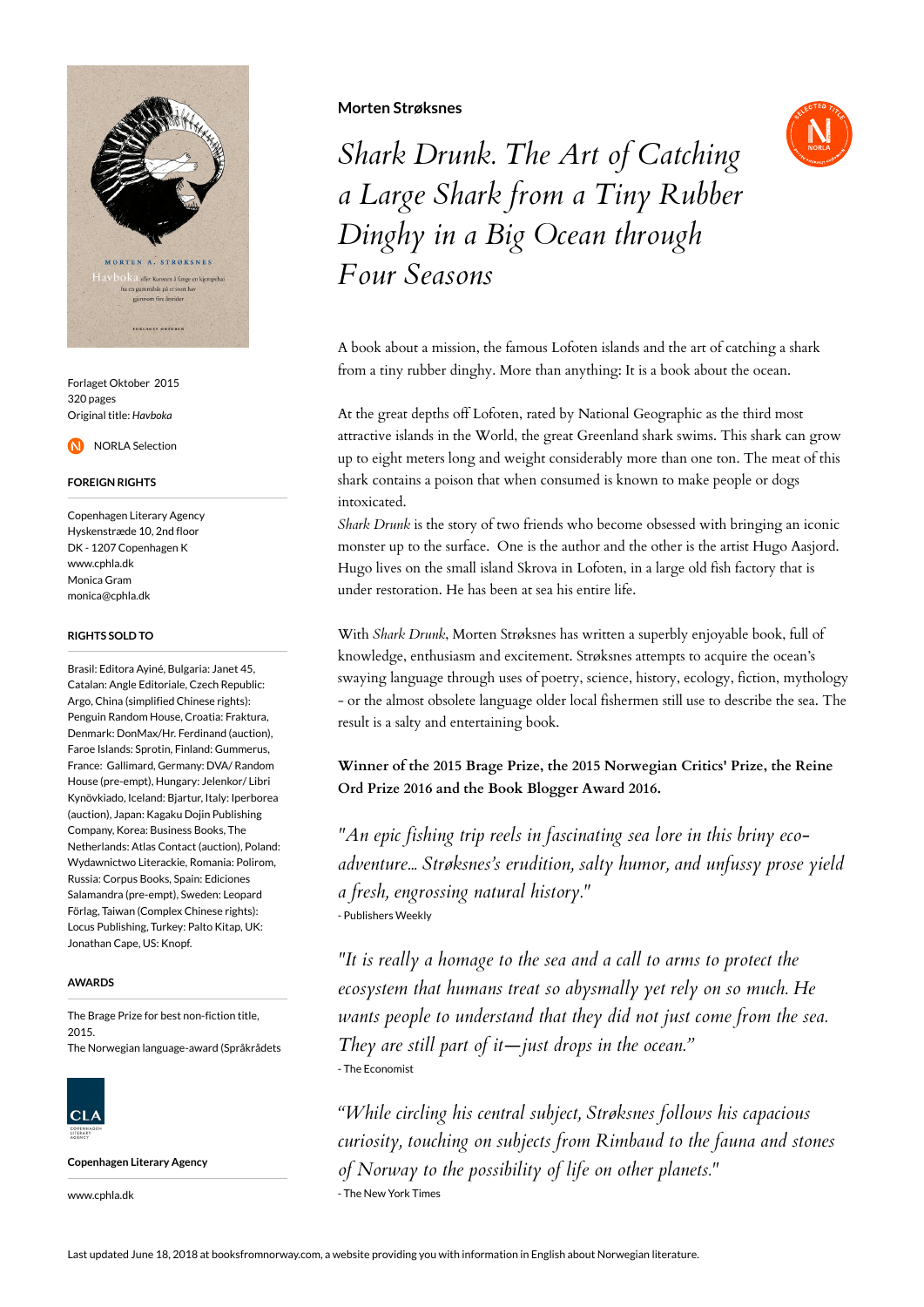pris), 2011.

## **OTHER TITLES**

A Murder in Congo, 2010 The Tequila Diaries, 2012

*"Morten Strøksnes's clever trick is to remind us for one last time that the catching of the big fish is the least important part of the story."* - The Wall Street Journal

*"An intellectual page-turner…Strøksnes's book shows how historical and scientific writing can be woven into a narrative while leaving the particular pleasures of both modes intact."* - The New Yorker

*"Strøksnes' erudition, his superb style and intelligent ecology bring to mind those moments when we, completely enthralled, dove into Twenty Thousand Leagues Under the Sea or Moby Dick. This is the charm of the book: the readers instantly relapse into their childhood."* - Le Figaro

*"His way of blending scholarly with novelistic often recalls Jules Verne. But there is nothing backward-looking or old-fashioned about this story, where waves and words merge: the ecological strand that flows throughout makes it immediately topical."* - Le Monde

*"Morten A. Strøknes has succeeded in creating a linguistically virtuosic and quietly intriguing book that grows more and more fascinating with each turning page. "* - dpa- Wissenschaftschefin

*"Strøksnes is seduced by the fundamental mystery of the sea. That unknowable, 'uninhabitable' sea. He wants to immerse himself in it, get dragged into it. Shark Drunk is the very successful expression of that desire in book form. A beautiful, unbridled ode to the sea."* - Het Parool

*"This particularly rich book that's bursting at the seams with knowledge of the sea and the history, yet freely and downright thrillingly told... Strøksnes brings himself and his readers closer to this abyss."*

- Svenska Dagbladet

*The remote becomes intimate. In the hands of any other author, the subject matter would have become numbingly dull, but Støksnes manages as always to make me just as interested as he himself is. His prose moves like a shark that oxygenates its blood by constantly moving."*



**Copenhagen Literary Agency**

www.cphla.dk